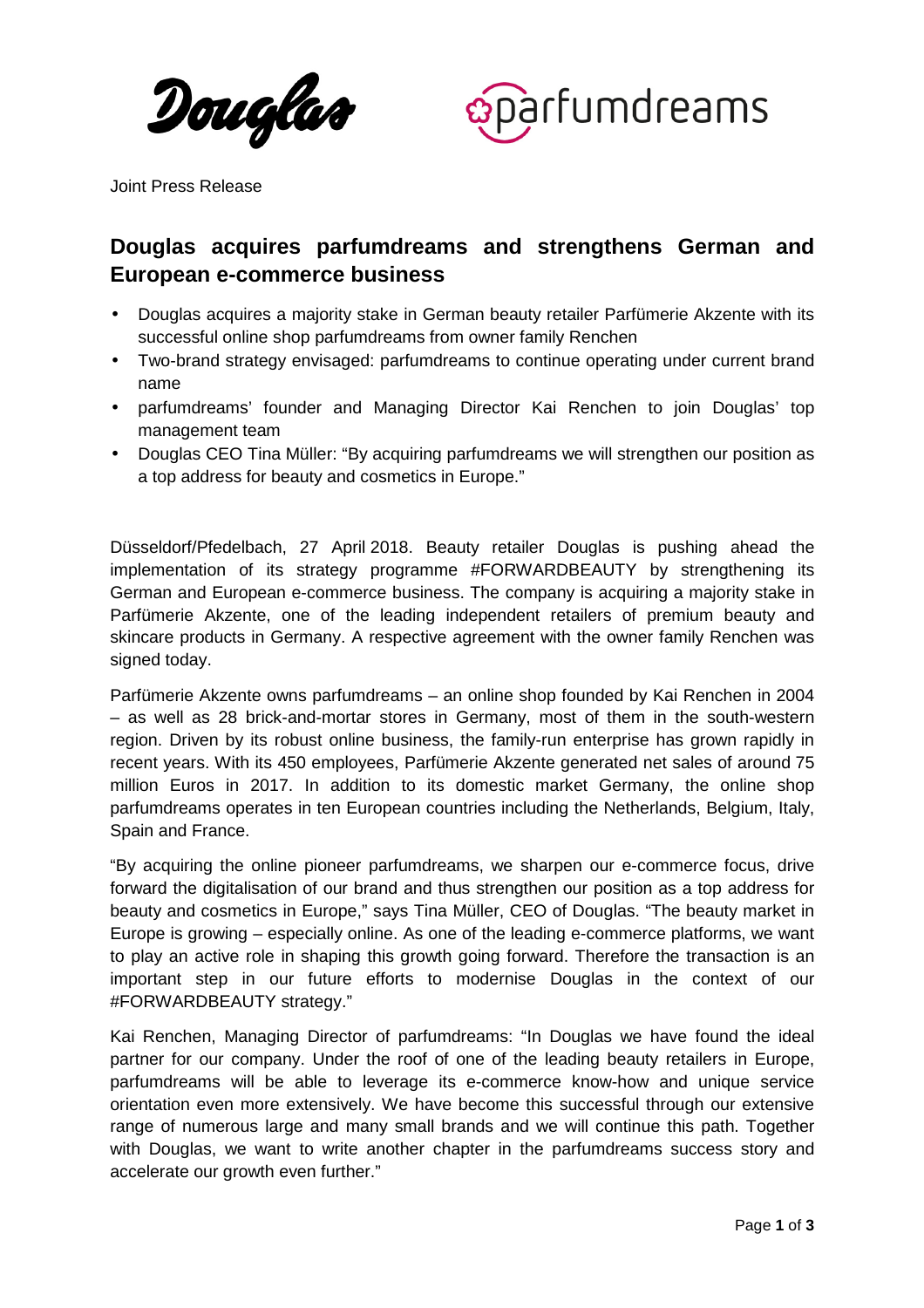



Upon conclusion of the transaction, Douglas is planning to continue operating the successful online shop parfumdreams under its current brand name. By selectively positioning the two brands, Douglas wants to further enhance its competitiveness in online retail. An effective two-brand strategy will allow Douglas to cover all customer segments optimally. Furthermore, with a tailored portfolio of products, complementary private labels and personalised marketing strategies, Douglas will be able to address individual customer needs even better. In the context of its #FORWARDBEAUTY strategy, Douglas recently announced plans to significantly upgrade its own brand with a more premium approach.

By acquiring parfumdreams, Douglas will also be gaining valuable know-how. With conclusion of the transaction, parfumdreams' Managing Director Kai Renchen is set to remain in charge of the parfumdreams business. He will also join the top management team of Douglas, contributing his considerable e-commerce expertise.

Tina Müller: "I am delighted that we were able to win Kai Renchen, a proven e-commerce expert, for Douglas, and I am happy to welcome the many new colleagues to the Douglas group when the transaction is concluded. Together, we will continue to work on further improving the shopping experience for our customers."

Closing of the transaction is subject to customary conditions including merger control approval. The parties have agreed not to disclose financial details of the transaction.

### **About Douglas**

Douglas is a leading retailer in the European beauty industry with about 2,500 perfumeries and fastgrowing online shops in 19 European countries. In the financial year 2016/17, the company generated sales of 2.8 billion Euros. Every day, around 20,000 dedicated beauty advisors strive to make their customers more beautiful and thus happier. Douglas has a portfolio of some 35,000 high-quality products in the areas of perfumery, decorative cosmetics and skincare. Providing excellent advice and a range of unique services, Douglas is one of the leading companies in the beauty market – both online and in stores.

DOUGLAS – YOUR PARTNER IN BEAUTY

## **About parfumdreams:**

parfumdreams is one of the largest online perfumeries in Germany. The assortment comprises more than 40,000 products from over 650 brands. The shop was founded by Kai Renchen in 2004. The online subsidiary of the perfumery Akzente has evolved into a popular medium-sized company, which places high value on customer satisfaction. parfumdreams currently supplies over two million customers and is growing at double digits every year. The e-commerce business and the stationary trade complement each other perfectly and make use of the specific experiences of the various sales channels.